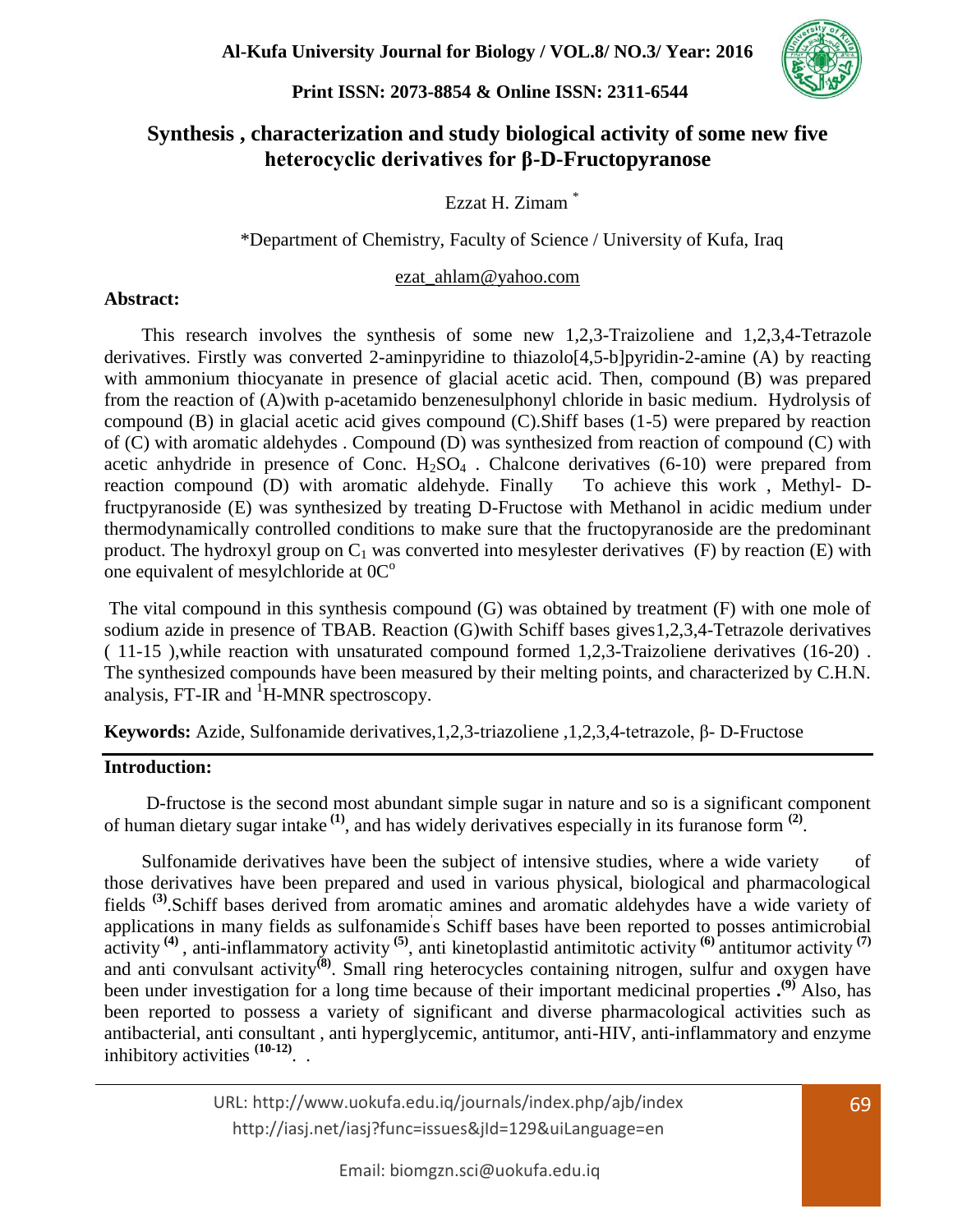

 1,2,3-triazoles in the field of conformational studies has widely application as plant growth regulators**(13)**, bactericides**(14)**, medical fungicides**(15)**, insecticides**(16)** and in dyeing and color development. **(17)**

 1,2,3,4-Tetrazole and their derivatives possess broad spectrum of biological activity in both medicinal and pharmaceutical, such as antimicrobial **(18)**, antibacterial, antifungal, antiviral, antiinflammatory and anticancer **(19)** .

In this paper, some new β-D-fructopyranoside containing 1,2,3-triazoline and 1.2.3.4-tetrazole rings at  $C_1$  position where synthesized, and it has been considered as an interesting component in terms of biological activity **(20-22)** .

#### **Experimental:**

#### **Chemicals:**

 All chemicals were used supplied from Merck , BDH and Fluke chemicals company . The melting points were recorded using thermometer melting point apparatus, UK. The elemental analyses were recorded using E.A.G.E.R.-100, Carlo Erba, Italy. FT.IR spectra were recorded using Fourier transform infrared SHIMADZU FT.IR-8400S infrared spectrophotometer by KBr disc.<sup>1</sup>H-NMR were recorded on Fourier transform Bruker spectrometer, operating at 400 MH<sub>z</sub>.

#### **Methods:**

## **Synthesis of thiazolo[4,5-b]pyridin-2-amine (A).(23)**

In a (250 ml) round bottomed flask equipped with a magnetic bar stirrer and a dropping funnel, solution of bromine  $(1.2 \text{ ml})$  in glacial acetic acid $(75 \text{ ml})$  was allowed to run through the dropping funnel drop wise during 30 min. to a mixture of 2-aminopyridine (0.03 mol) and ammonium thiocyanate (0.1 mol) in (150 ml) glacial acetic acid with stirring. The mixture was stirred for 1 hr., then diluted with water and neutralized with solid sodium hydroxide. The precipitated substance was collected and recrystallized from a suitable solvent to obtain compound (A) .

## **Synthesis of N-(4-(N-thiazolo[4,5-b]pyridin-2-ylsulfamoyl)phenyl)acetamide (B).(24)**

Compound (A) (0.01 mol) was added in a mixture of (20 ml) of dry pyridine and (80 ml) of acetic anhydride. To this mixture, p-acetamido benzene sulphonyl chloride (0.02 mol) was added and the mixture was heated for 2 hours on a water bath. The reaction mixture was poured into crushed ice, and the precipitate obtained was filtered and recrystallized from ethanol to give white crystalline solid compound (B)

# **Synthesis of 4-amino-N-(thiazolo[4,5-b]pyridin-2-yl)benzenesulfonamide (C).(25)**

The compound (B) (0.03 mol) was hydrolyzed by boiling with (100 ml) of glacial acetic acid for 6hours and then the reaction mixture was poured into crushed ice, precipitate obtained was filtered and recrystallized from ethanol to give white crystalline solid compound (C).

# **General procedure for the synthesis of Schiff bases (1-5).(26)**

A mixture of equimolar quantities(0.01mol) of aromatic benzaldehyde and compound(C) was refluxed for 24 hrs in (30 ml) of absolute ethanol and glacial acetic acid . The reaction mixture was cooled and the crystals found was filtered , dried and recrystallized from ethanol to give compounds (1-5) .

> URL: http://www.uokufa.edu.iq/journals/index.php/ajb/index http://iasj.net/iasj?func=issues&jId=129&uiLanguage=en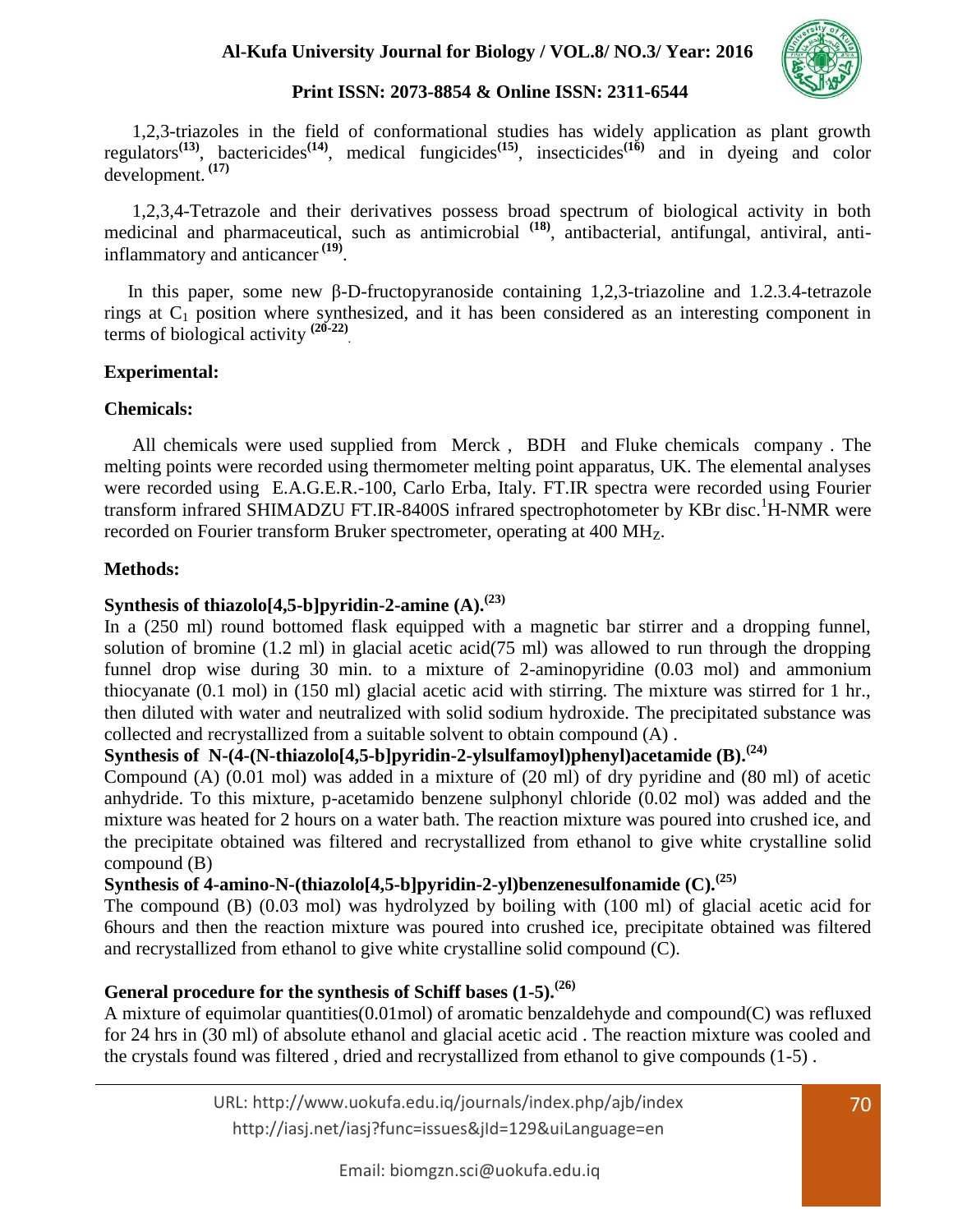

## **N-(4-(N-thiazolo[4,5-b]pyridin-2-ylsulfamoyl)phenyl)acetamide(D).(27)**

 A mixture of compound ( C ) (0.01 mol) and acetic anhydride (10 ml) with few drops of concentrated sulfuric acid was refluxed for 2 hours at  $(60-70)C<sup>o</sup>$ . The initial content of the reaction is a suspension, then it was clear solution after the temperature reached above  $(60)C<sup>o</sup>$ . Then, TLC showed that the reaction was completed by using (benzene: ethanol, 4:1). After the reaction has been completed the reaction mixture was added in to crushed ice water with stirring. The formed solid product was separated by filtration, and re crystallized from ethanol.

# **General procedure for synthesis chalcones. (6-10).(28)**

 To a stirred mixture of ( 0.01 mol) of (D) and( 0.02 mol) of aromatic aldehydes in( 25 ml ) ethanol at room temperature, 40% NaOH aqueous solution was added portion-wise in ice bath after which stirring was continued for further( 2-3) hr. Then, the TLC showed that the reaction was completed by using (benzene: ethanol, 4:1). The color precipitate formed was filtered and washed with 3% aqueous HCl ,then with distilled water and re crystallized from ethanol.

# **Methyl β-D-Fructopyranoside (E). (29)**

 (7.5 gm) D- Fructose is dissolved in 0.5% HCl ( generated by dissolving 1ml Acetyl Chloride in 106ml absolute Methanol ). Reflex under(70 – 80)  $\tilde{C}^{\circ}$  for 3hrs. then poured evaporated under vacuum gives (syrup) T.L.C (Benzene : Methanol) (4:1) showed that the reaction was completed

# **Methyl –1–O –methyl sulphonyl β-D-Fructopyranoside (F). (29)**

 To a solution of compound (E) (5 gm) in (20ml) pyridine Mesylchloride (1.3ml) was added drop wise. At 0C<sup>o</sup> the reaction mixture was left overnight, then poured in to Ice-cold water and then extracted with chloroform, evaporated under vacuum to give (syrup) T.L.C (Benzene : Methanol) (4:1) showed that the reaction was completed.

# **Methyl –1–Azido β-D-Fructopyranoside (G). (29)**

 (4 gm) of compound (F) dissolved in (20)ml DMF, then (1.095) sodium azide with (0.4 gm) TBAB were added. Reflex under  $110 - 120$  C<sup>o</sup> for 24hr. poured in to Ice – Cold water and then extracted with chloroform, evaporated under vacuum to give syrup T.L.C (Benzene: Methanol) (4:1) showed that the reaction was completed.

## **General procedure for synthesis 1,2,3-triazoline derivatives (11-15).(30)**

Methyl –1–Azido –β–D–Fructopyranoside [G] (0.01mol) was dissolved in DMF (50ml). The  $\alpha, \beta$ unsaturated compounds (0.01 mol) was added to the solution. The mixture was heated under reflux at 110  $\rm{^{\circ}C}$  for 24 hrs. After removing the solvent, the residue was washed with diethyl ether and recrystallized from ethanol. TLC showed that the reaction was completed by using (benzene : methanol, 4:1).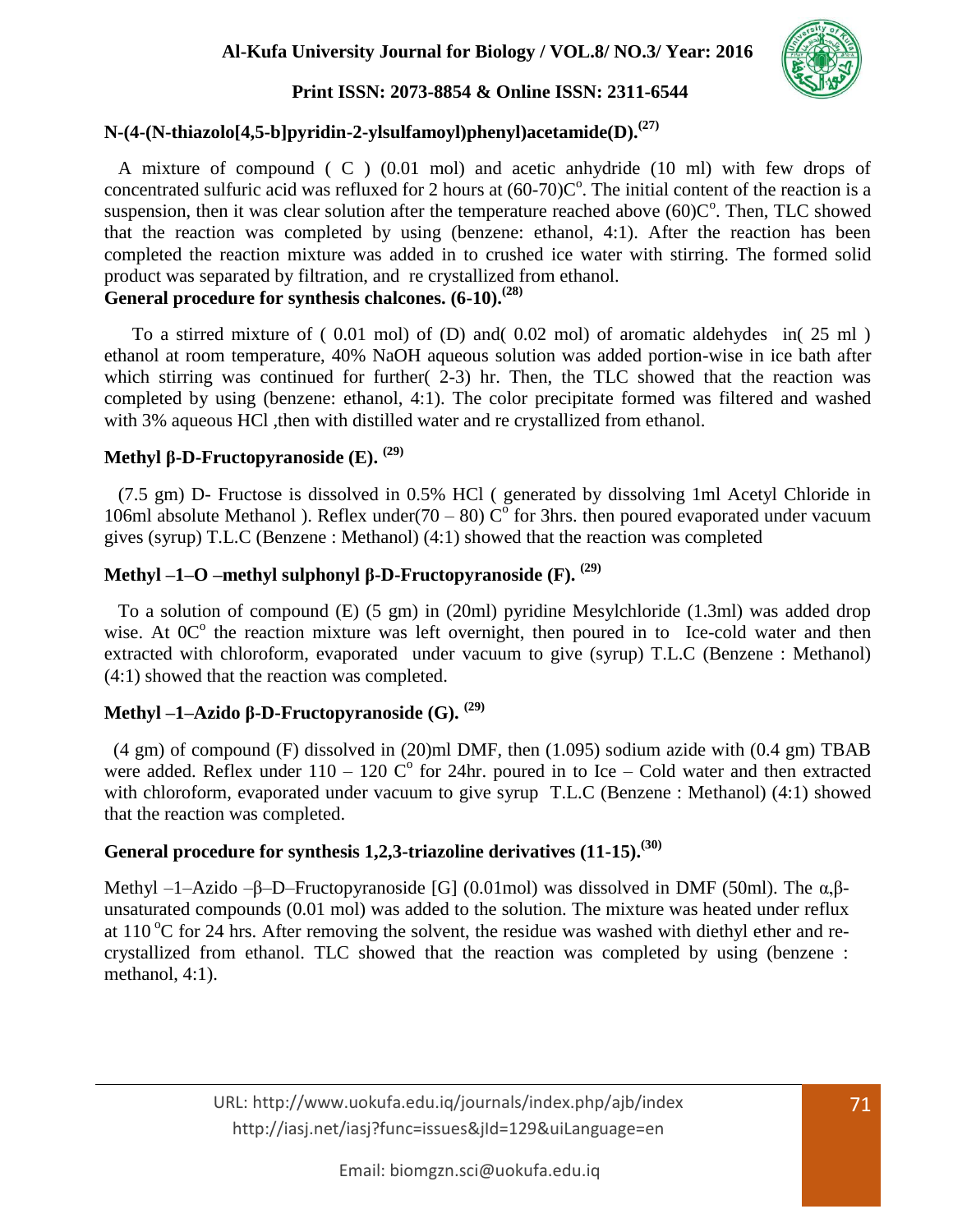**Al-Kufa University Journal for Biology / VOL.8/ NO.3/ Year: 2016**



## **Print ISSN: 2073-8854 & Online ISSN: 2311-6544**

# **General procedure for synthesis of 1,2,3,4-tetrazoline derivatives (16-20).( 30)**

 (0.01mol) of appropriate Schiff base was dissolved in (25 ml) of DMF and to that (0.01mol) of Methyl –1–Azido –β–D–Fructopyranoside [G] was added and the resultant reaction mixture was heated to 125  $\degree$ C for (24 hrs.). The solvent was partially evaporated. Finally, the contents were filtered, dried and The TLC showed that the reaction was completed by using (benzene: methanol)  $(4:1)$ .

## **Test of Biological Activity of Chemical Compounds Prepared:**

 By using Toda's **(31)** method for the test of biological activity of chemical compounds prepared which includes the following steps:

1- Prepare bacterial suspension from used bacteria (*Staphylococcus arueus* and *Escherichia coli*) and compare with McFarland tube 1.5× 108 cell /ml.

2- Spread bacterial suspension on (Muller Hinton Agar) homogeneously (0.1 ml) to cover the whole medium.

3- Make holes in the paten dish by the cork piercing to diameter 6 mm at concentration used.

4- Prepare dilute solutions (30, 60) mg/ml for each compound at physiological pH (7).

5- Put the prepared concentrated solutions from chemical compounds in holes to know their effectiveness for biological activity.

5- Incubate the paten dish at temperature  $37 \degree$ C for 24 hours.

6- Measure the diameter of inhibition zone for each disc by the ruler to determine the effectiveness of each compound and compare with the standard limits of sensitivity of the same species of bacteria against antibiotics.

## **Results and Discussion:**

Synthesis of thiazolo[4,5-b]pyridin-2-amine (A).

The compound (A) was prepared first by the condensation of 2-aminopyridine with ammonium thiocyanate in the presence of bromine in glacial acetic acid .



The synthesized compound (A) was characterized by [C.H.N.S.] analysis, and the result of experimental percentages was a good agreement with the calculated percentages of elements shown in Table [1]. This is a good evidence for formatting our compounds . The FT-IR spectra of this compound showed appearance of two absorption bands at  $(3420)$  cm<sup>-1</sup> and  $(3350)$  cm<sup>-1</sup> of the

> URL: http://www.uokufa.edu.iq/journals/index.php/ajb/index 72 http://iasj.net/iasj?func=issues&jId=129&uiLanguage=en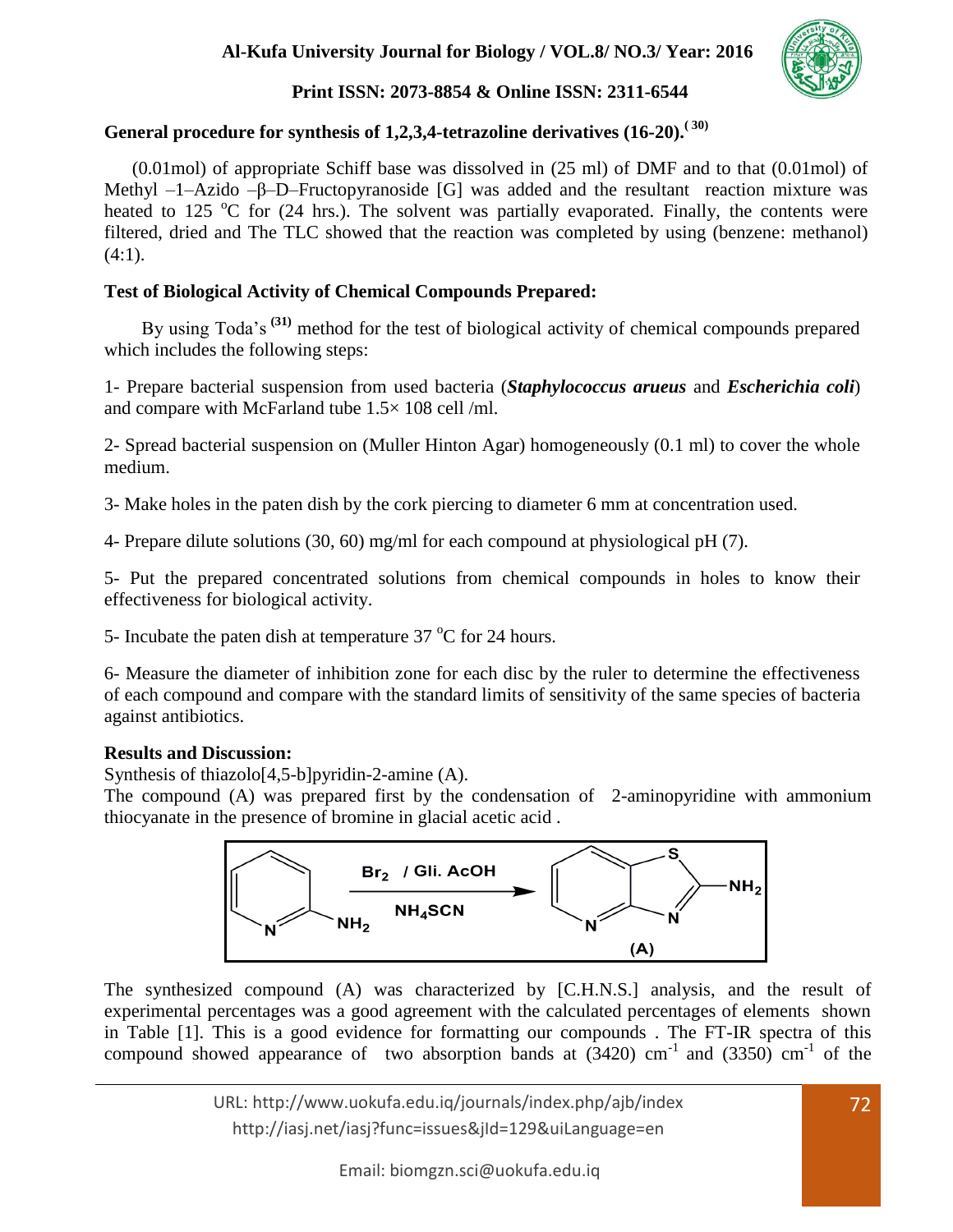

asymmetric and symmetric stretching vibrations of  $(-NH<sub>2</sub>)$  group and absorption band at (1555) cm<sup>-1</sup> of the stretching vibration of  $(C=N)$  group of (hetero aromatic ring) of pyrimidine<sup>29</sup> as well as the stretching vibration of  $(C-S)$  at  $(840)$  cm<sup>-1</sup>. All of these absorption bands are good evidence to the formation of compound  $(A)$ .<sup>1</sup>H-NMR spectrum ( $\delta$  ppm), (DMSO-  $d_{\delta}$ ) showed (Ar-H) (7.34-8.43),  $(2H)$  (NH<sub>2</sub>) (6.93).

| Com.         | C.H.N.S. data<br><b>Calculated</b><br><b>Chemical</b><br>Found<br><b>Formula</b> |                |              |                |                | M.P.    | <b>Yield</b>  | $R_f$ |
|--------------|----------------------------------------------------------------------------------|----------------|--------------|----------------|----------------|---------|---------------|-------|
| No.          |                                                                                  | $C\%$          | H%           | $N\%$          | S%             | $^{0}C$ | $\frac{0}{0}$ |       |
| $\mathbf{A}$ | $C_6H_5N_3S$                                                                     | 47.66<br>47.52 | 3.33<br>3.28 | 27.79<br>27.56 | 21.21<br>20.95 | 155-156 | 77            | 0.75  |

| Table(1) [C.H.N.S] analysis data and some physical properties of synthesized comp. (A). |
|-----------------------------------------------------------------------------------------|
|                                                                                         |

compound (B) N-(4-(N-thiazolo[4,5-b]pyridin-2-ylsulfamoyl)phenyl)acetamide was prepared from the reaction of (A) with p-acetamido benzenesulphonyl chloride in basic medium .The FT-IR spectra of compound(B) showed disappearance of two absorption bands of the asymmetric and symmetric stretching vibrations of  $(-NH<sub>2</sub>)$  group of compound  $(A)$  and appearance of the band between (1665) cm<sup>-1</sup> of stretching vibration of (C=O) carbonyl group and absorption band at (3310) cm<sup>-1</sup> due to a stretching vibration of (N-H) secondary sulfonamide, and the asymmetric(1336) cm<sup>-1</sup> and symmetric (1155) cm<sup>-1</sup> stretching vibrations of  $(-SO_2)$  group. [C.H.N.S.] analysis, gives good agreement result between experimental and calculated percentages of elements.  ${}^{1}$ H-NMR spectrum ( $\delta$  ppm), (DMSO $d_6$ ) showed ((3H) (N-COCH<sub>3</sub>) 2.04), (Ar-H) (7.46-8.42), (1H) (N-H)<sub>sulfonamide</sub> (11.21), (1H) (N-H)  $_{amide}$  (10.28).

Then hydrolyzed compound (B)with glacial acetic acid to form compound (C) 4-amino-N-  $(thiazolo[4,5-b]pyridin-2-yl)benzenesulfonamide.$  The FT-IR spectra of compound(C) showed appearance of two absorption bands at  $(3425)$  cm<sup>-1</sup> and  $(3353)$  cm<sup>-1</sup> of the asymmetric and symmetric stretching vibrations of  $(-NH_2)$  group and disappearance of of  $(C=O)$  carbonyl group and absorption band at (3310) cm<sup>-1</sup> due to a stretching vibration of (N-H) secondary sulfonamide as well as the asymmetric (1335) cm<sup>-1</sup> and symmetric (1150) cm<sup>-1</sup> stretching vibrations of (-SO<sub>2</sub>) group. asymmetric (1335) cm<sup>-1</sup> and symmetric (1150) cm<sup>-1</sup> stretching vibrations of (-SO<sub>2</sub>) group. [C.H.N.S.] analysis, gives good agreement result between experimental and calculated percentages of elements. <sup>1</sup>H-NMR spectrum ( $\delta$  ppm), (DMSO-  $d_{\delta}$ ) showed ((3H) (N-COCH<sub>3</sub>) 2.12), (Ar-H) (7.35-8.34), (1H) (N- $\underline{H}$ )<sub>sulfonamide</sub> (11.16), (1H) (N- $\underline{H}$ )<sub>amide</sub> (10.14).

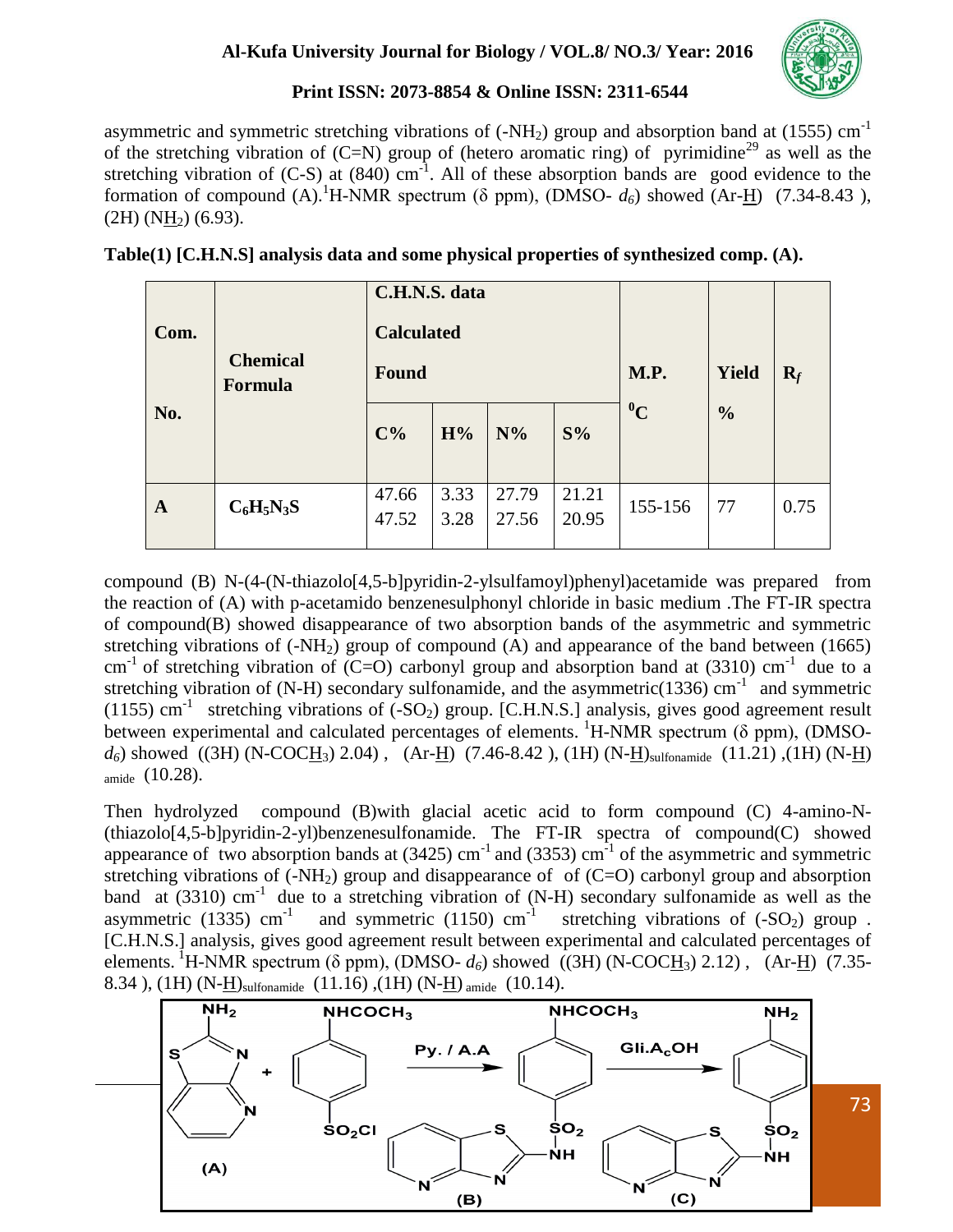

| Comp.       | <b>Chemical</b>         | <b>C.H.N.S. data Calculated</b><br><b>Found</b> |              |                |                |                          | <b>Yield</b>  |       |
|-------------|-------------------------|-------------------------------------------------|--------------|----------------|----------------|--------------------------|---------------|-------|
| No.         | Formula                 | $C\%$                                           | H%           | $N\%$          | S%             | <b>M.P.</b><br>$\rm ^0C$ | $\frac{0}{0}$ | $R_f$ |
| B           | $C_{14}H_{12}N_4O_3S_2$ | 48.26<br>48.17                                  | 3.47<br>3.25 | 16.08<br>15.86 | 18.41<br>18.31 | 182-183                  | 84            | 0.72  |
| $\mathbf C$ | $C_{12}H_{10}N_4O_2S_2$ | 47.04<br>46.96                                  | 3.29<br>3.26 | 18.29<br>18.17 | 20.93<br>20.87 | 174-175                  | 82            | 0.68  |

**Table(2) [C.H.N.S] analysis data and some physical properties of synthesized comps. (B)&(C).**

Schiff bases (1-5) were prepared by reaction of compound (C) with aromatic aldehydes in the presence of glacial acetic acid to form :- 4-(4-(dimethylamino)benzylideneamino)-N-(thiazolo[4,5 b]pyridin-2-yl)benzenesulfonamide **(1)** , 4-(4-bromobenzylideneamino)-N-(thiazolo[4,5-b]pyridin-2 yl)benzenesulfonamide **(2) ,** 4-(2-bromobenzylideneamino)-N-(thiazolo[4,5-b]pyridin-2 yl)benzenesulfonamide **(3)** , 4-(2,4-dibromobenzylideneamino)-N-(thiazolo[4,5-b]pyridin-2 yl)benzenesulfonamide **(4)** and 4-(4-chlorobenzylideneamino)-N-(thiazolo[4,5-b]pyridin-2 yl)benzenesulfonamide **(5) .**



Email: biomgzn.sci@uokufa.edu.iq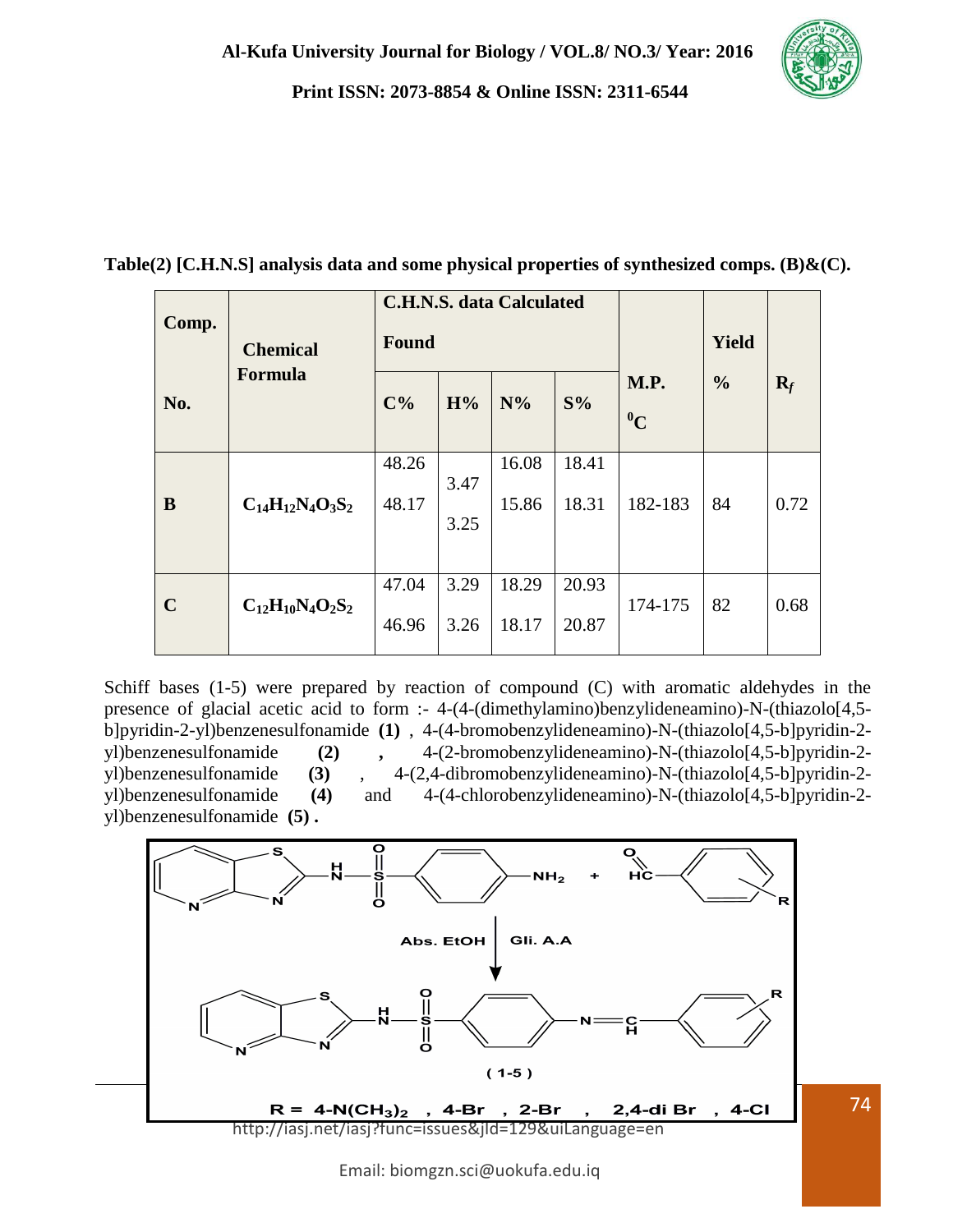

 The FT-IR spectra of Schiff bases showed disappearance of two absorption bands of the asymmetric and symmetric stretching vibrations of  $(-NH<sub>2</sub>)$  group and appearance of the band between (1600-1645) cm<sup>-1</sup> of stretching vibration of (C=N) group and absorption band at (3315) cm<sup>-1</sup> due to a stretching vibration of (N-H) secondary sulfonamide, and the asymmetric(1330) cm<sup>-1</sup> and symmetric (1150) cm<sup>-1</sup> stretching vibrations of  $(-SO_2)$  group. [C.H.N.S.] analysis, gives good agreement result between experimental and calculated percentages of elements table [3]. <sup>1</sup>H-NMR spectrum ( $\delta$  ppm),  $(DMSO- d_6)$  showed  $((3H) (N-COCH_3) 2.04)$ ,  $(Ar-H) (7.25-8.35)$ ,  $(1H) (N-H)$ <sub>sulfonamide</sub>  $(11.28)$ ,(1H) (N=CH)  $_{\text{Imine}}$  (8.75). ((6H) (N-(CH<sub>3</sub>)<sub>2</sub> 3.32) for compound (1).

Compound (D) N-(4-(N-thiazolo[4,5-b]pyridin-2-ylsulfamoyl)phenyl)acetamide was prepared from reaction compound  $(C)$  with acetic anhydride in presence of Conc. $H_2SO_4$  The FT-IR spectra showed disappearance of two absorption bands of the asymmetric and symmetric stretching vibrations of (-  $NH<sub>2</sub>$ ) group and appearance of the band between (1710-1715) cm<sup>-1</sup> of stretching vibration of  $(C=O)$ Amide group and absorption band at (3315) cm<sup>-1</sup> due to a stretching vibration of (N-H) secondary sulfonamide, and the asymmetric(1335) cm<sup>-1</sup> and symmetric (1155) cm<sup>-1</sup> stretching vibrations of  $(-SO_2)$  group. [C.H.N.S.] analysis, gives good agreement result between experimental and calculated percentages of elements table [3]. <sup>1</sup>H-NMR spectrum ( $\delta$  ppm), (DMSO-  $d_6$ ) showed  $((3H) (N-COCH<sub>3</sub>) 2.04)$ ,  $(Ar-H) (7.25-8.35)$ ,  $(1H) (N-H)$ <sub>sulfonamide</sub>  $(11.28)$ .

|                         |                             | <b>C.H.N.S. data Calculated</b> |              |       |       |           |               |                |
|-------------------------|-----------------------------|---------------------------------|--------------|-------|-------|-----------|---------------|----------------|
| Comp.                   | <b>Chemical</b>             |                                 | <b>Found</b> |       |       |           | <b>Yield</b>  | $\mathbf{R}_f$ |
| No.                     | Formula                     | $C\%$                           | H%           | $N\%$ | S%    | $\rm ^0C$ | $\frac{0}{0}$ |                |
| $\mathbf{1}$            | $C_{21}H_{19}N_5O_2S_2$     | 57.65                           | 4.38         | 16.01 | 14.66 | 232-233   | 87            | 0.72           |
|                         |                             | 57.58                           | 4.34         | 15.94 | 14.57 |           |               |                |
| $\overline{2}$          | $C_{19}H_{13}BrN_4O_2S_2$   | 48.21                           | 2.77         | 11.84 | 13.55 | 248-249   | 88            | 0.65           |
|                         |                             | 48.15                           | 2.64         | 11.75 | 13.52 |           |               |                |
| 3                       | $C_{19}H_{13}BrN_4O_2S_2$   | 48.21                           | 2.77         | 11.84 | 13.55 | 256-257   | 87            | 0.7            |
|                         |                             | 48.15                           | 2.64         | 11.75 | 13.52 |           |               |                |
| $\overline{\mathbf{4}}$ | $C_{19}H_{12}Br_2N_4O_2S_2$ | 41.32                           | 2.19         | 10.14 | 11.61 | 266-267   | 85            | 0.62           |

|  | Table (3) [C.H.N.S] analysis data and some physical properties of synthesized comps. (1-5). |  |  |
|--|---------------------------------------------------------------------------------------------|--|--|
|  |                                                                                             |  |  |

URL: http://www.uokufa.edu.iq/journals/index.php/ajb/index http://iasj.net/iasj?func=issues&jId=129&uiLanguage=en

Email: biomgzn.sci@uokufa.edu.iq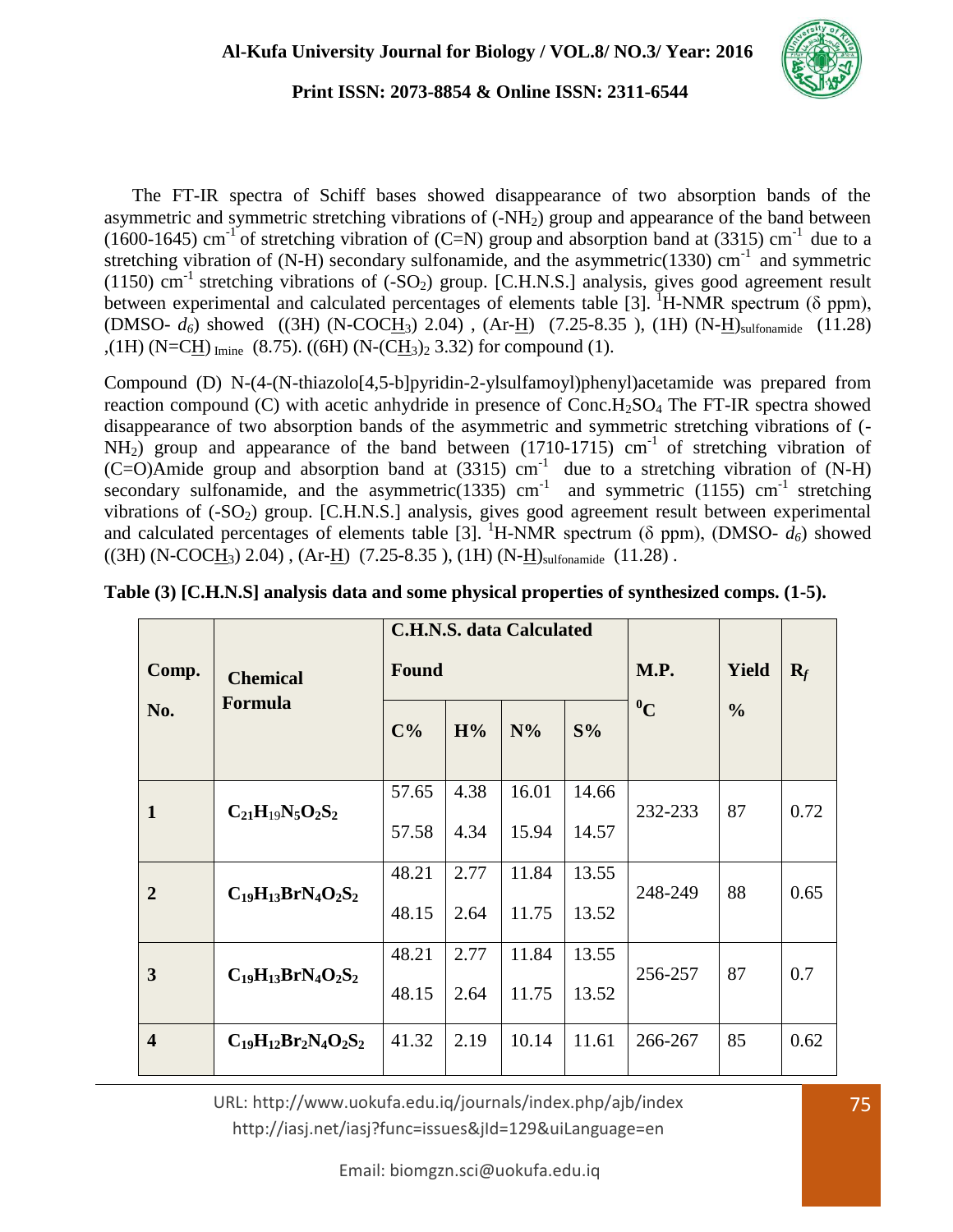

|  |                           | 41.27 | 2.12           | 10.11          | 11.57 |         |    |      |
|--|---------------------------|-------|----------------|----------------|-------|---------|----|------|
|  |                           | 53.20 |                | $3.05$   13.06 | 14.95 |         |    |      |
|  | $C_{19}H_{13}CIN_4O_2S_2$ | 53.16 | $2.94$   13.01 |                | 14.88 | 271-272 | 88 | 0.67 |

Chalcone derivatives (6-10) were synthesized from reaction compound (D) with aromatic aldehydes in basic medium to form :-

3-(4-dimethylamino)phenyl)-N-(4-(N-thiazolo[4,5-b]pyridin-2-ylsulfamoyl)phenyl)acrylamide **(6)** , 3-(4-bromophenyl)-N-(4-(N-thiazolo[4,5-b]pyridin-2-ylsulfamoyl)phenyl)acrylamide **(7)** , 3-(2 bromophenyl)-N-(4-(N-thiazolo[4,5-b]pyridin-2-ylsulfamoyl)phenyl)acrylamide **(8)** 3-(2,4 dibromophenyl)-N-(4-(N-thiazolo[4,5-b]pyridin-2-ylsulfamoyl)phenyl)acrylamide **(9)** , 3-(4 chlorophenyl)-N-(4-(N-thiazolo[4,5-b]pyridin-2-ylsulfamoyl)phenyl)acrylamide **(10)** .



.

**Table 4: [C.H.N.S] analysis data and some physical properties of synthesized comps. (6-10).**

| Com.           | <b>Chemical</b><br>Formula | <b>Found</b>   |              | <b>C.H.N.S. data Calculated</b> | <b>M.P.</b>    | Yield   | $\mathbf{R}_f$ |      |
|----------------|----------------------------|----------------|--------------|---------------------------------|----------------|---------|----------------|------|
| No.            |                            | $C\%$          | H%           | $N\%$                           | S%             | $^{0}C$ | $\frac{0}{0}$  |      |
| 6              | $C_{23}H_{21}N_5O_3S_2$    | 57.605<br>7.53 | 4.41<br>4.33 | 14.60<br>14.54                  | 13.371<br>4.33 | 242-243 | 88             | 0.58 |
| $\overline{7}$ | $C_{21}H_{15}BrN_4O_3S_2$  | 48.944<br>8.88 | 2.93<br>2.91 | 10.87<br>10.75                  | 12.44<br>12.38 | 247-248 | 87             | 0.65 |
| 8              | $C_{21}H_{15}BrN_4O_3S_2$  | 48.944         | 2.93         | 10.87                           | 12.44          | 257-258 | 87             | 0.7  |

URL: http://www.uokufa.edu.iq/journals/index.php/ajb/index http://iasj.net/iasj?func=issues&jId=129&uiLanguage=en

Email: biomgzn.sci@uokufa.edu.iq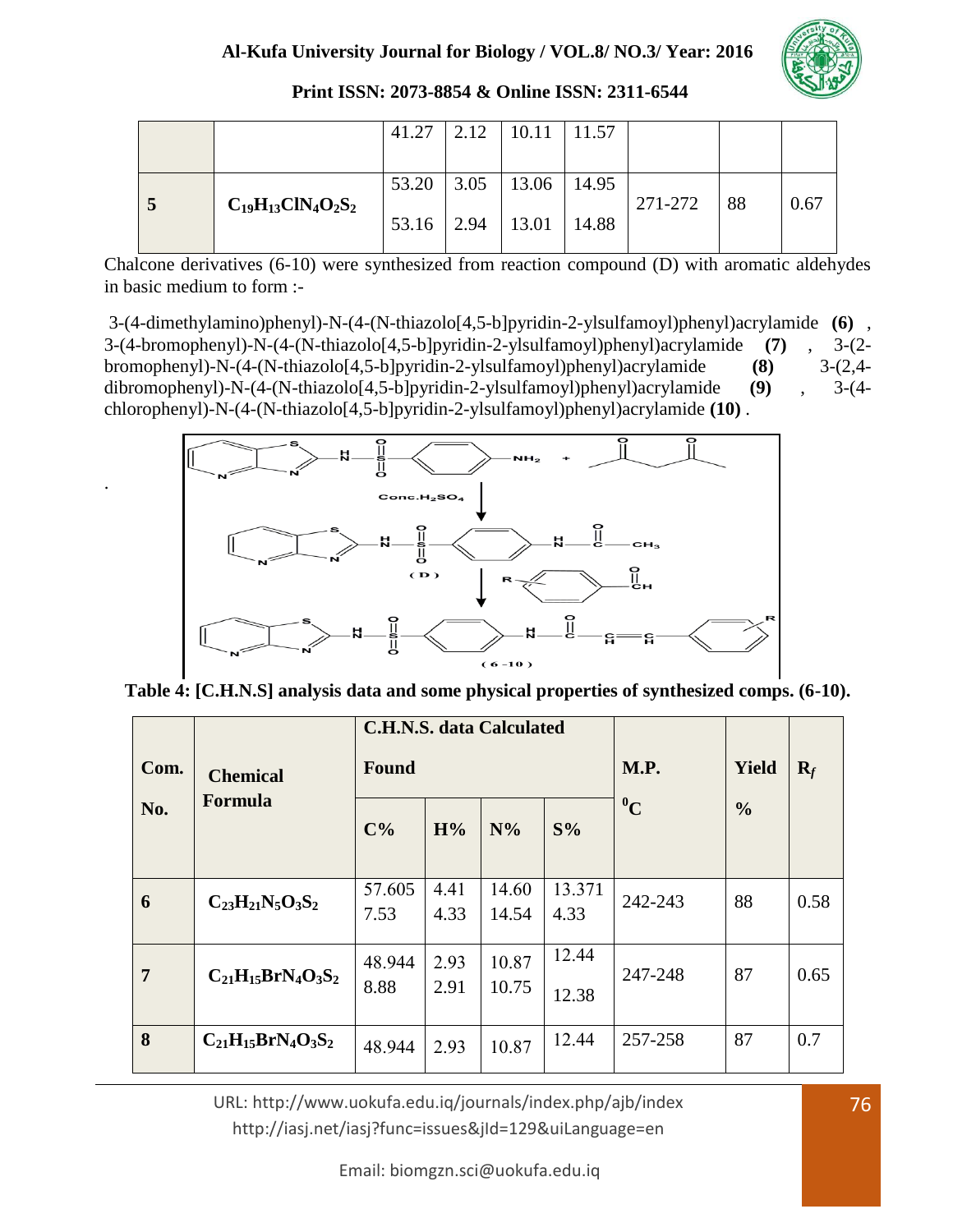

|            |                             | 8.89           | 2.90         | 10.76          | 12.37          |         |    |      |
|------------|-----------------------------|----------------|--------------|----------------|----------------|---------|----|------|
| $\sqrt{9}$ | $C_{21}H_{14}Br_2N_4O_3S_2$ | 42.444<br>2.23 | 2.37<br>2.32 | 9.439<br>.28   | 10.791<br>0.65 | 261-262 | 89 | 0.62 |
| <b>10</b>  | $C_{21}H_{15}CIN_4O_3S_2$   | 53.565<br>3.52 | 3.21<br>3.18 | 11.90<br>11.87 | 13.621<br>3.54 | 268-269 | 85 | 0.67 |

**Print ISSN: 2073-8854 & Online ISSN: 2311-6544**

The objective of this work is the synthesis of some new  $\beta$ –D–fructopyranoside containing 1,2,3triazoline  $&1,2,3,4$ -tetrazole rings at  $C_1$  position derivatives in their structures. These compounds may have biological effects beside being prepared for the first time.

 First compound(E) was synthesized by treating D- fructose with methanol in presence of acid under thermodynamically controlled conditions to form fructopyranoside as a predominant product **(30)** . The structure of which was assigned from the FT-IR spectrum which showed strong absorption for (C-O) glycoside at  $(1000-1100)$ cm<sup>-1</sup> and  $(-OH)$  at  $(3000-3500)$  cm<sup>-1</sup>. Elementary analysis showed good agreement of the calculated and found percentages. The hydroxyl group on  $C_1$  was converted into mesylester (F) by treated (E) with one equivalent of mesylchloride at  $0^\circ$ , FT-IR spectrum showed weak band of hydroxyl, as well as  $(-SO_2)$  (1180, 1350) cm<sup>-1</sup>with (C-O) glycoside at (1000-1100)cm<sup>-</sup> <sup>1</sup>. C.H.N.S analysis (the percentages of found agreement with calculated ) The vital compound in this synthesis compound (F) was obtained by treatment of (F) with one mole of sodium azide in presence of TBAB, the structure of which was assigned from I.R spectrum which showed a strong absorption at  $(2100)$ cm<sup>-1</sup> of (-N<sub>3</sub>) and disappear bands of (-SO<sub>2</sub>). Elementary analysis showed good agreement of the calculated and found percentages and <sup>1</sup>H-NMR spectrum ( $\delta$  ppm), (DMSO-  $d_6$ ) showed (-CH<sub>3</sub>) glycoside at  $\delta$ (3.3)ppm, (CH<sub>2</sub>-N<sub>3</sub>)  $\delta$ (2.9)ppm, (C-H) of sugar ring  $\delta$ (3.4-3.6)ppm, (CH<sub>2</sub>) of sugar ring δ(3.8)ppm and(OH) δ(4.6-4.8)ppm .



The  $(1,3)$  dipolar cycloaddition reaction<sup>(30)</sup> of compound (G) with Schiff bases  $(1-5)$ gives 1,2,3,4tetrazole derivatives :- Methyl-1-[-4-(5-(4-(dimethylamino)phenyl)-2,5-dihydro-1H-tetrazol-1-yl)-N- (thiazolo[4,5-b]pyridin-2-yl)benzenesulfonamide]– β–D–fructopyranoside (11), Methyl-1-[-4-(5-(4 bromophenyl)-2,5-dihydro-1H-tetrazol-1-yl)-N-(thiazolo[4,5-b]pyridin-2-yl)benzenesulfonamide]– β– D–fructopyranoside (12), Methyl-1-[-4-(5-(2-bromophenyl)-2,5-dihydro-1H-tetrazol-1-yl)-N- (thiazolo[4,5-b]pyridin-2-yl)benzenesulfonamide]– β–D–fructopyranoside (13), Methyl-1-[-4-(5-(2,4 dibromophenyl)-2,5-dihydro-1H-tetrazol-1-yl)-N-(thiazolo[4,5-b]pyridin-2-yl)benzenesulfonamide]–

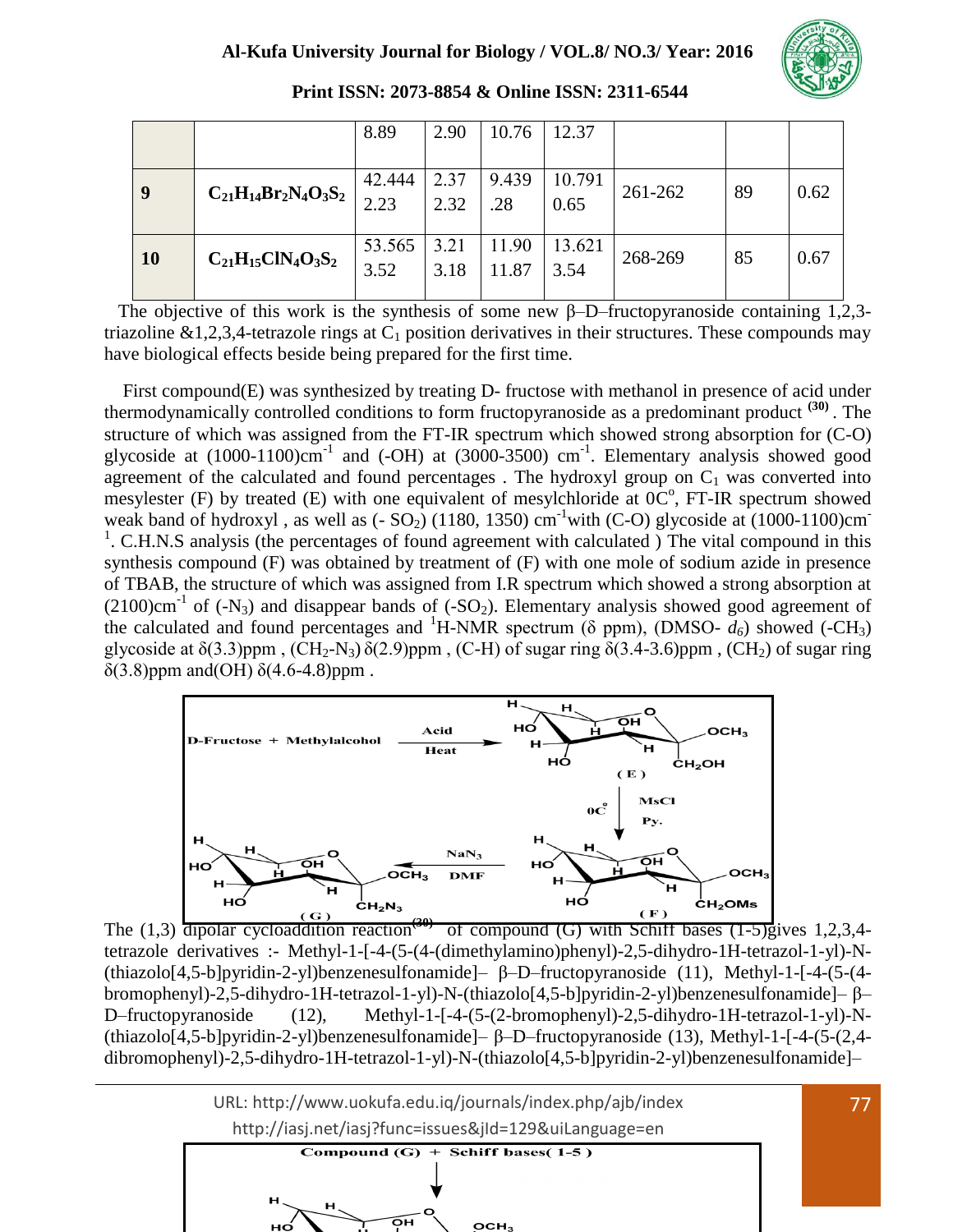

β–D–fructopyranoside (14), Methyl-1-[-4-(5-(4-chlorophenyl)-2,5-dihydro-1H-tetrazol-1-yl)-N- (thiazolo[4,5-b]pyridin-2-yl)benzenesulfonamide]– β–D–fructopyranoside (15).

The FT-IR spectra of compounds(11-15) showed disappearance of absorption bands of the  $(-N_3)$ group and disappearance of the band mesyl ester of stretchingand vibration of (C=N) group and gives absorption band at (1450) cm<sup>-1</sup> due to a stretching vibration of (N=N) secondary sulfonamide, and the asymmetric(1330) cm<sup>-1</sup> and symmetric and the asymmetric(1335) cm<sup>-1</sup> and symmetric (1155) cm<sup>-1</sup> stretching vibrations of  $(-SO_2)$  group. [C.H.N.S.] analysis, gives good agreement result between experimental and calculated percentages of elements table. <sup>1</sup>H-NMR spectrum ( $\delta$  ppm), (DMSO-  $d_6$ ) showed  $((3H) (-OCH_3) 3.34)$ ,  $(Ar-H) (6.65-8.43)$ ,  $(1H) (N-H)$ <sub>sulfonamide</sub>  $(11.32)$ ,  $(1H) (-CH)$ <sub>tetrazole</sub>  $(4.62)$ ,  $(2H)$  (-CH<sub>2</sub>  $(3.65)$ ), (-OH)  $\delta$ (4.7-4.8), ((6H) (N-(CH<sub>3</sub>)<sub>2</sub> 3.11) for compound (11).



Also (1,3) dipolar cycloaddition reaction<sup>(0)</sup> of compound (G) with Chalcones (6-10)gives 1,2,3, triazoline derivatives :- Methyl-1-[-4-(5-(4-(dimethylamino)phenyl)- 4,5-dihydro-1H-1,2,3-triazole-5 carbonyl)--N-(thiazolo[4,5-b]pyridin-2-yl)benzenesulfonamide]–β–D–fructopyranoside (16), Methyl-1-[-4-(5-(4-bromophenyl)- 4,5-dihydro-1H-1,2,3-triazole-5-carbonyl)--N-(thiazolo[4,5-b]pyridin-2 yl)benzenesulfonamide]– β–D–fructopyranoside (17), Methyl-1-[-4-(5-(2-bromophenyl)- 4,5-dihydro-1H-1,2,3-triazole-5-carbonyl)- N-(thiazolo[4,5-b]pyridin-2-yl)benzenesulfonamide]– β–D– fructopyranoside (18), Methyl-1-[-4-(5-(2,4-dibromophenyl)-4,5-dihydro-1H-1,2,3-triazole-5 carbonyl)-N-(thiazolo[4,5-b]pyridin-2-yl)benzenesulfonamide]– β–D–fructopyranoside (19), Methyl-1-[-4-(5-(4-chlorophenyl)- 4,5-dihydro-1H-1,2,3-triazole-5-carbonyl)-N-(thiazolo[4,5-b]pyridin-2-

> URL: http://www.uokufa.edu.iq/journals/index.php/ajb/index 78 http://iasj.net/iasj?func=issues&jId=129&uiLanguage=en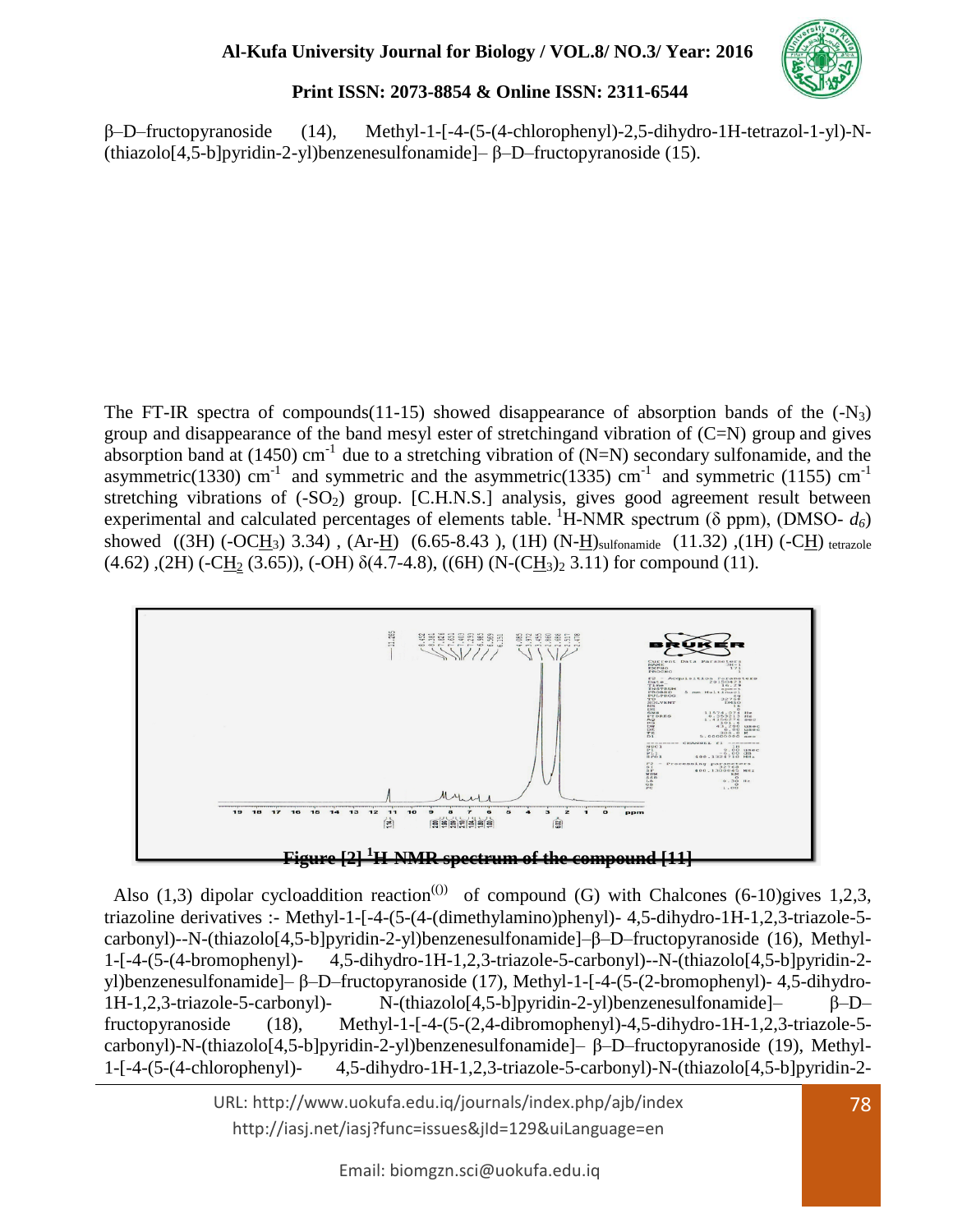

yl)benzenesulfonamide]– β–D–fructopyranoside (20).The FT-IR spectra of compounds(16-20) showed disappearance of absorption bands of the  $(-N_3)$  group and disappearance of the band mesyl ester and stretching vibration of  $(C=N)$  group and gives absorption band at (1455) cm<sup>-1</sup> due to a stretching vibration of (N=N) secondary sulfonamide, and the asymmetric(1335) cm<sup>-1</sup> and symmetric and the asymmetric(1330) cm<sup>-1</sup> and symmetric (1155) cm<sup>-1</sup> stretching vibrations of (-SO<sub>2</sub>) group and appearance of the band between (1610-1635) cm<sup>-1</sup> of stretching vibration of (C=O) group. [C.H.N.S.] analysis, gives good agreement result between experimental and calculated percentages of elements table. <sup>1</sup>H-NMR spectrum (δ ppm), (DMSO-  $d_6$ ) showed ((3H) (-OCH<sub>3</sub>) 3.33), (Ar-H) (7.15-8.43), (1H) (N-H)<sub>sulfonamide</sub> (11.35),(1H), (-CH) <sub>triazole</sub> (4.52), (-CH) <sub>triazole</sub> (6.22) (2H), (-CH<sub>2</sub> (3.65)), (-OH)  $\delta$ (4.6-4.8), ((6H) (N-(CH<sub>3</sub>)<sub>2</sub> 3.00) for compound (16).



**Figure [2] <sup>1</sup>H**-**NMR spectrum of the compound [16]**

## **Biological activity:**

 The prepared compounds **[11, 12, 14, 16,18 and 20]** were examined for antibacterial activity against *Staphylococcus aureous* (Gram-positive) and *Escherichia coli* (Gram-negative) by well diffusion method in Mueller-Hinton agar medium.After 24 hours were measured for zone of inhibition around each disc. The test results presented in **Table [5]** showed that **[14]** was exhibited slightly active against *S. aureous* at (30mg) and was exhibited moderately active at (60mg), while was exhibited highly active against *E.coli* at (30mg, 60mg).

 Compound **[12]** was exhibited moderately active against *S. aureous* at (30mg, 60mg), while was exhibited slightly active against *E.coli* at (30mg) and was exhibited moderately active at (60mg), Compound **[18]** was moderately active against *S. aureous* at (30mg, 60mg), while was exhibited highly active against *E. coli* at (30mg) and exhibited more highly active at (60mg), while the other compounds were exhibited moderately active against *S. aureous* at (30mg, 60mg) and *E. coli* at (30mg),but highly active at (60mg).

# **Table (5) Antibacterial activity of some synthesized compounds**:

URL: http://www.uokufa.edu.iq/journals/index.php/ajb/index http://iasj.net/iasj?func=issues&jId=129&uiLanguage=en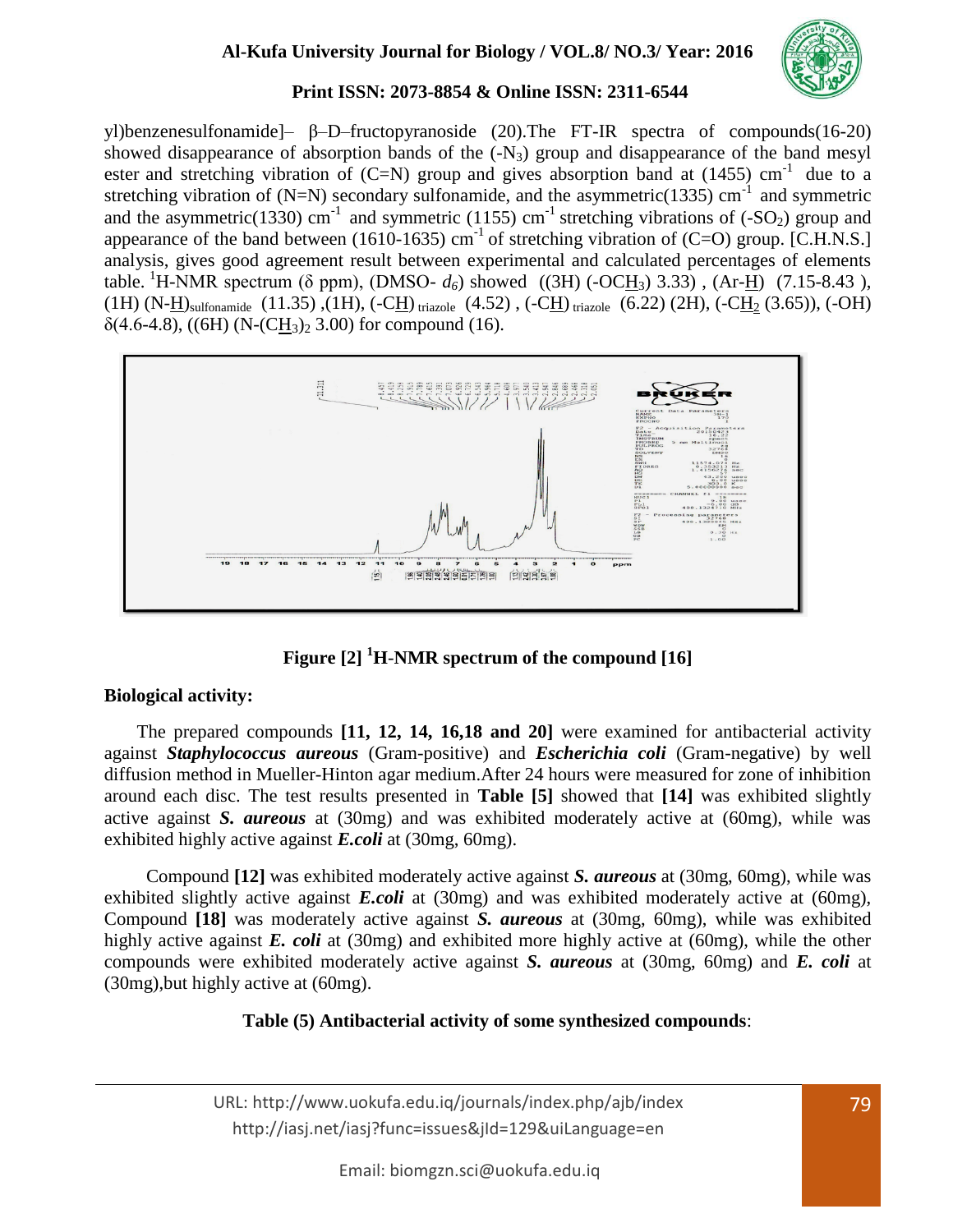

|       | Zone of inhibition in mm |                                        |                                         |                 |  |  |  |  |  |
|-------|--------------------------|----------------------------------------|-----------------------------------------|-----------------|--|--|--|--|--|
| Comp. |                          | Staphylococcus aureous (Gram-positive) | <i>Escherichia coli</i> (Gram-negative) |                 |  |  |  |  |  |
| NO.   | $30$ mg                  | $60$ mg                                | $30 \text{ mg}$                         | $60$ mg         |  |  |  |  |  |
| 11    | $12 \text{ mm}$          | $16 \text{ mm}$                        | $22 \text{ mm}$                         | $26 \text{ mm}$ |  |  |  |  |  |
| 12    | $14 \text{ mm}$          | $17 \text{ mm}$                        | $12 \text{ mm}$                         | $15 \text{ mm}$ |  |  |  |  |  |
| 14    | $11$ mm                  | $15 \text{ mm}$                        | $17 \text{ mm}$                         | 28 mm           |  |  |  |  |  |
| 16    | $13 \text{ mm}$          | $15 \text{ mm}$                        | 18 mm                                   | $25 \text{ mm}$ |  |  |  |  |  |
| 18    | $12 \text{ mm}$          | $16 \text{ mm}$                        | $19 \text{ mm}$                         | $27 \text{ mm}$ |  |  |  |  |  |
| 20    | 13 mm                    | $16 \text{ mm}$                        | $20 \text{ mm}$                         | $25 \text{ mm}$ |  |  |  |  |  |

## **Refrences:**

(1) Wright, E. M. (special issue). Am. J. Physiol, 38, G879-G882,(1998).

- (2) Ezzat H. Zimam , Ph.D Thesis , Baghdad university , (2006).
- (3) J. S. Hadi, B. K. Al-Salami and A. H. Essa ; J. Sci. Res.; 1 (3), 563- 568 , (2009) .
- (4) A. D Manikpuri.; Res. J. of Pharm. Biol. and Chem.Sci.; 1(2) , 21-27, (2010) .

(5) A.Zarghi, T . Zebardast, F. Hakimion, F. H.Shirazi , P.N.P. RaO and E.E. Knaus, ; Bioorg. and Med.Chem.; 14 (20), 7044-7050, (2006).

(6) T.G.George, J. Johnsamuel, D. A Delfin., M. Y. A.,Mukherjee., M.A. Phelps., J. T.Dalton , D.l. Sackett, M.Kaiser, R.Brun and K. A. Werbovetz.; Bioorg. and Med.Chem,14 (16) , 5699-5710, (2006).

(7) M. M. Kamel, H. I. Ali , M.M. Anwar , N.A. Mohamed and A. M. Soliman; Eur. J. of Med.Chem., 45 (2), 572-580 (2010).

(8) N. Siddiqui, S. N.Pandeya, S.A.Khan, S. James, A. Rana,and A.Mahfouz; BioOrg. and Med. Chem. Lett, 17, 225-259, (2007).

(9) Z. Turgut, C. Yolacan, F. Aydogan, E. Bagdatli and N. Ocal , Molecules ,12 , 2151, (2007).

(10) G.S. Singh, T Singh and L. Lakhan, , Indian J. Chem. , 36B, 951-954, (1997).

(11) R.H. Udupi, N. Kasinath and A.R. Bhat, , Indian J. Het. Chem. , 7, 221-224, (1998).

(12) A.S. Gajare, S.B. Bhawsar, D.B. Shinde, M.S. Shingare, Indian J. Chem, , 36B, 449-452, (1997).

(13) Garanti, L.; Molteni, G. *Tetrahedron Lett.*, *44*, 1133-1135, (2003) .

(14) Molteni, G.; Buttero, P.D. *Tetrahedron*, *61*, 4983-4987, (2005)

(15) Alvarez, R.; Velazquez, S.; San, F.; Aquaro, S.; De, C.; Perno, C.; Karlsson, A.; Balzarini, J.; Camarasa, J.M. *J. Med. Chem.*, *37*, 4285, (1994) .

(16) Avat Arman Taherpour , and Mehrak Faraji , *Molbank,* M577,(2008)

- (17) Velazquez, S.; Alvarez, R.; Perez, C.; Gago, F.; De, C.; Balzarini, J.; Camarasa, M.J. *Antivir. Chem Chemoter.*, *9*, 481, (1998 ).
- (18) Bhaskar V.H.,Mohite P.B.,Pandhare R.B. and Khanage S.G. *Acta pharm.sci*,52,p. 504 (2010).

URL: http://www.uokufa.edu.iq/journals/index.php/ajb/index

http://iasj.net/iasj?func=issues&jId=129&uiLanguage=en